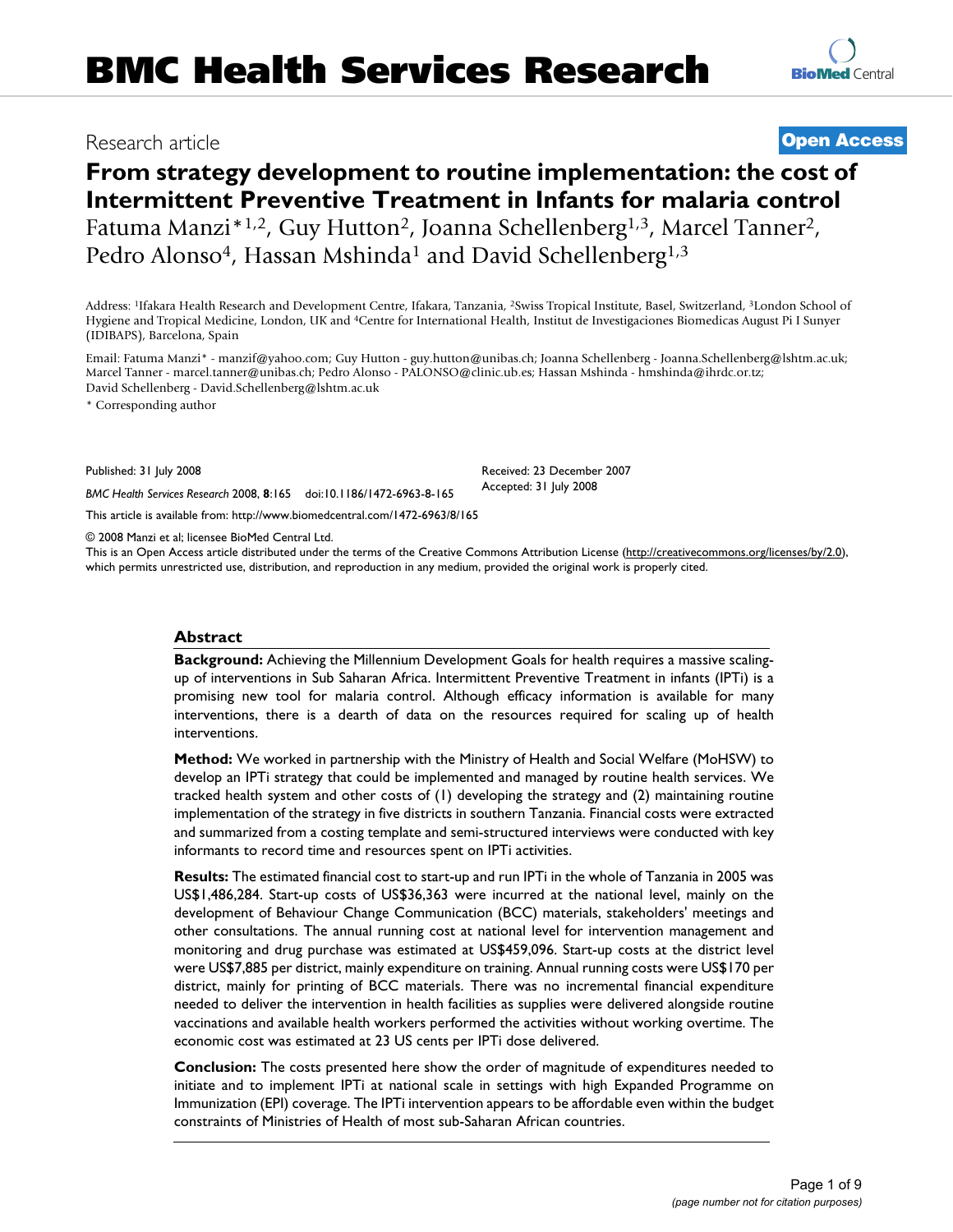# **Background**

A massive scaling-up of health interventions is required over the coming years[1] if sub-Saharan Africa is to reach the health-related Millennium Development Goals (MDG). Efficacy information is available for key interventions[2] but there is a dearth of information on the resources required for implementation of interventions known to be cost-effective. In recent years costing information has been an integral part of health intervention evaluation as it is vital for management, prioritization and scaling-up of health interventions[3].

Successful scaling-up of a health intervention is based on two prerequisites: first is the *development* of an effective delivery and management system at various levels and second is the longer-term *implementation* of the intervention based on a good knowledge of costs and sound financing strategies. In this study, we costed the resources required to set up integrated management and implementation systems for an intervention to use an existing platform of routine health service delivery. In recent years economists have published a number of costing studies of malaria control interventions, some concerning new interventions[4], some on the cost of existing interventions [5-8] and others on program administrative cost or policy change [9-11]. Few published studies[4,10] estimated both the cost of developing a delivery strategy and the incremental costs of incorporating an intervention into the routine health system.

Intermittent Preventive Malaria Treatment in infants (IPTi) is a promising tool to fight malaria [12-16]. Efforts are underway through the IPTi Consortium to generate evidence on the safety, efficacy, acceptability and costeffectiveness of IPTi in a range of settings so as to inform a policy recommendation <http://www.ipti-malaria.org>. If IPTi is recommended as a policy, the next challenge will be to transform this intervention into public health action in a reasonable timeframe. This requires a well developed delivery strategy and information on resources required.

In Southern Tanzania, local IPTi safety and efficacy data were available in 2001[15] and there was interest to explore the operational issues surrounding large-scale implementation as part of an integrated district-based approach to control malaria. Together with the Ministry of Health and other partners, a strategy for the delivery of IPTi was developed, implemented and evaluated between 2004 and 2008. These activities enabled a parallel costing study to produce realistic estimates of the costs of developing the delivery strategy, and of implementing and maintaining it. In contrast to many costing studies, few assumptions were needed as economic costs were simply tracked during the development and implementation phases. For example, we included administrative costs

important for decision making and implementation such as stakeholder consultations, adapting the health information system and developing behavior change communication materials for the strategy. The study was designed to enable us to answer the question "What resources are needed to implement IPTi?", something asked by policy implementers at district level, such as Council Health Management Teams (CHMTs) in Tanzania. This study therefore provides insights into the budget implications of scaling-up IPTi and prepares the way for identifying future financing options.

# **Methods**

# *Background*

A Tanzanian district is administered at the 3rd level of the government hierarchy, and is also called a Local Government Authority. The district's main purpose is to empower the people to participate in the planning and implementation of local development programmes. In terms of health objectives, a district is a focal point for the planning, delivery and evaluation of health services. Districts mobilize, manage and account for government health resources and deliver health services in line with their own plans and budget allocations.

Health financing in Tanzania involves central government (Ministry of Health and Social Welfare – MoHSW), households, donors, NGO's and private firms. In 1999/2000, households provided the greatest proportion of health care financing (47%), followed by donors (23%), government (22%), NGOs (5%) and firms (3%)[17]. Government spending on health in Tanzania has increased in recent years standing at US\$369 million in 2006 (US\$ 9.92 per capita) which represents 11.6% of overall government spending (Table 1)[18]. Health sector spending is financed from block grants which are sourced from the Tanzanian government and the health 'basket' fund which is contributed to by donors.

A Comprehensive Council Health Plan (CCHP) brings together annual plans and details the provision of accessible, quality health care services for local communities. These include cost effective interventions developed according to the Essential Health Package (EHP) and in line with the National Health Policy. The CCHP is supported by Local Health Block Grants and the Health Basket Grants based on criteria of population size (70% of the grant value), vehicle mileage (10%), poverty status  $(10\%)$  and under five mortality rates  $(10\%)$ [19]. These criteria are important in the sense that the individual is recognized as the main client of the health service, with children aged under five years and pregnant women recognized as the most vulnerable for many health issues. The mileage criterion takes into account the higher operational cost of delivering health services to a rural popula-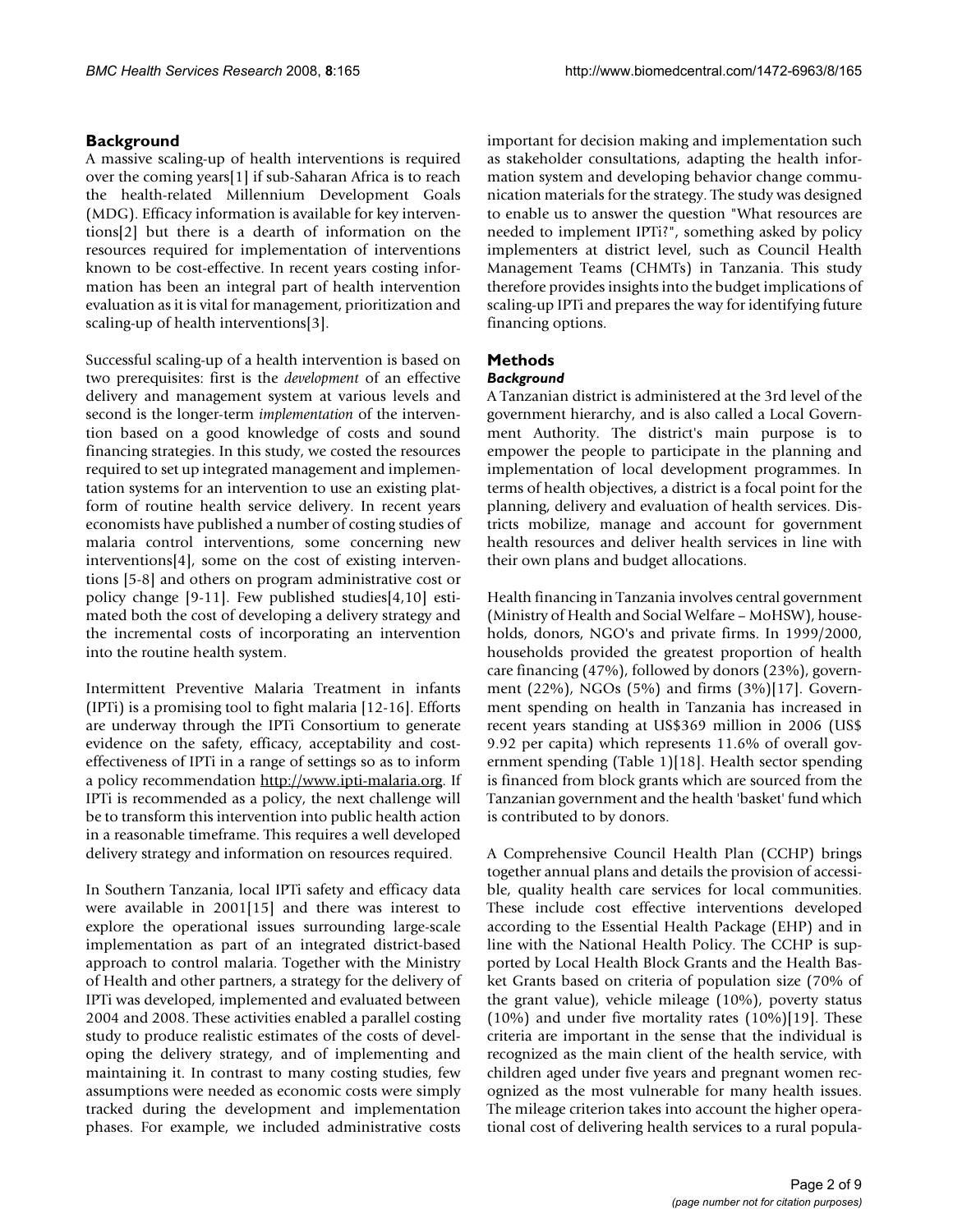| <b>Item</b>                                                      | Year           |            |                |                   |  |
|------------------------------------------------------------------|----------------|------------|----------------|-------------------|--|
|                                                                  | 2003           | 2004       | 2005           | 2006 <sup>a</sup> |  |
| Health as percentage of overall government spending <sup>b</sup> | 12.9%          | 10.0%      | 10.9%          | 11.6%             |  |
| Level of spending on health (millions)                           | <b>US\$172</b> | US\$200    | <b>US\$261</b> | <b>US\$369</b>    |  |
| Population estimates                                             | 34,155,840     | 35,146,359 | 36,165,604     | 37,214,406        |  |
| Per capita health spending                                       | US\$5.04       | US\$5.70   | US\$7.21       | US\$9.92          |  |

#### **Table 1: Health resources in Tanzania for year 2003 – 2006**

aBudget bExcluding consolidated fund services (CFS).

Source: United Republic of Tanzania. Ministry of health. Health sector PER update FY06. Final Report. September 2006.

tion and to scarcely populated areas, including the higher costs faced in drug distribution, immunization services and supervision. The under-five mortality criterion directs increased resources to places with higher burden of diseases. The CCHP is drafted by the planning team at the district level and then passed to the Regional Secretariat before approval is sought from the district council, the President's Office for Regional Administration and Local Government and the MoHSW. At the national level, checks are made for adherence to national guidelines, to make sure the plan meets both financial and technical performance requirements for funding.

#### *Study area*

The Southern Tanzania IPTi effectiveness study is being conducted in five districts across two regions: Lindi Rural, Nachingwea and Ruangwa districts in Lindi region, and Tandahimba and Newala districts in Mtwara region. A detailed explanation is given elsewhere[20]. Briefly, the population of this poor, rural area is around 900,000 and subject to the highest infant mortality rate in the country at around 121 per 1,000 live births compared to national average of 68 per 1,000 live births[21,22]. Like the rest of Tanzania, the health system in the project area comprises a network of tiered public and private facilities where IPTi is delivered alongside Expanded Programme on Immunization (EPI) services. The EPI vaccine coverage is high, with 80–90% of all children aged 12–23 months receiving BCG, DPT and OPV before one year of age [20]. In 2006 the health facilities in the project area comprised seven hospitals, 13 health centres and 131 dispensaries. The project districts are further divided into 24 divisions and IPTi implementation was initiated in half of these divisions. National policy dictates that children and pregnant women should not pay for health services.

#### *The intervention and the delivery strategy*

This study was a large scale community-randomised trial, which compared sets of process and outcome indicators between 12 IPTi-implementing divisions and 12 comparison divisions. The IPTi *intervention* is the delivery of a treatment dose of sulphadoxine-pyrimethamine (SP) to

infants attending Reproductive and Child Health clinics for vaccination at three points in time: doses two and three of DTP/hep B/OPV, and the measles vaccine, corresponding to approximately 2, 3 and 9 months of age. An infant is given a quarter tablet of SP if they weigh under 5 Kg or a half tablet if they weigh 5 kg or over.

In order to achieve high and sustainable coverage of IPTi as part of routine preventive health services for infants, a number of elements are required that together constitute the IPTi *strategy*. The IPTi strategy was developed in close collaboration with the Ministry of Health and Social Welfare (MoHSW) to ensure that it would be feasible to roll out across the whole country should a policy decision be taken to implement IPTi nationally. The Expanded Programme on Immunization (EPI) which is well established in Tanzania was used as the vehicle for IPTi delivery. IPTi has been implemented by routine health workers. Routine health workers were trained to explain the IPTi intervention to mothers attending the EPI clinic with their infants, to raise community awareness on intervention more generally, and to deliver and document doses of IPTi using modified EPI monitoring tools alongside vaccinations in health facilities. The CHMT through the District Cold Chain Officer and Reproductive and Child Health Coordinator were equipped with adequate and specific tools to manage the requisition and supply of IPTi-related materials.

#### *Costing: methods*

One important distinction made in this study is between two types of health system cost: the cost of developing a delivery system for IPTi, which is mainly incurred at national level, and the cost of implementing IPTi, which is mainly incurred at the district level and below.

Costs were classified into different components, namely strategy development and sensitization; BCC material development; SP purchase and distribution; training; administration of the intervention in health facilities, and strategy management. A description of each is provided in Table 2.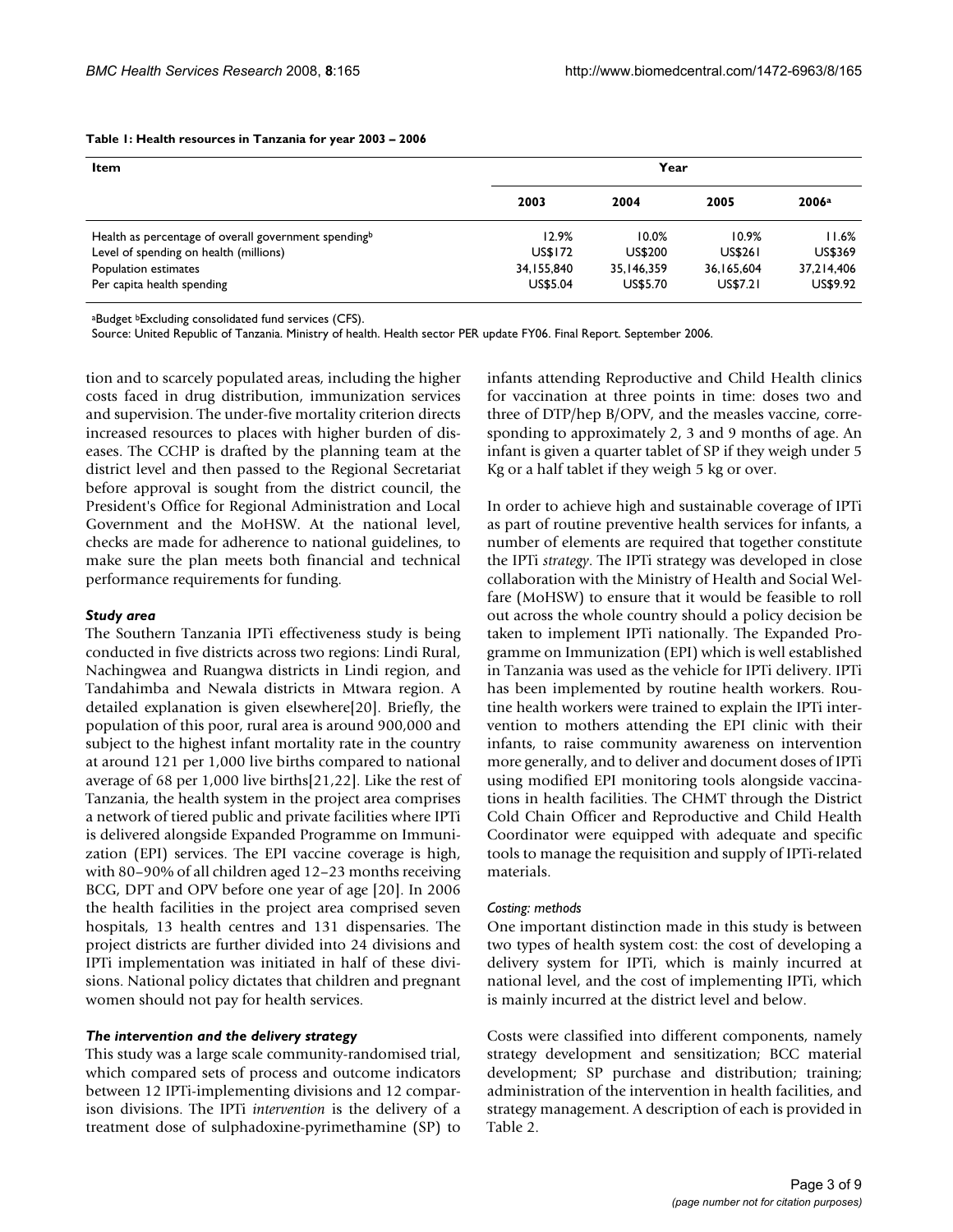#### **Table 2: Components of implementation**

#### 1. Policy change and Sensitization

Policy change activities include planning, policy related consultations. Sensitization activities include meetings with stakeholders. Both policy change and sensitization involves working with a broad group of stakeholders at national and international organizations, a more focused IPTi core group of key stakeholders and district level health managers. These costs were incurred at the start of implementation.

2. Development of Behaviour Change Communication (BCC) materials

This was incurred before the start of implementation, but also includes minor recurrent costs related to occasional replacement of materials. Activities include development of materials (eg training leaflet, job aid, and posters), pilot testing, production and distribution.

#### 3. SP purchase and distribution

This is mainly a recurrent cost. Purchase activities include importation and overhead costs of arranging importation. Distribution activities involve the distribution from port to Medical Stores Department (MSD), then to regional level, district level and finally to health facilities.

#### 4. Training

This is mainly incurred at the start of implementation but also includes refresher and new staff training. The training involves training trainers at regional and district levels in strategy change, BCC and IPTi administration. In turn, these trainers train the front-line health facility staff.

5. Administration of the intervention in health facilities

This is a recurrent cost. It involves SP provision: preparation, administration to children, recording dosage and dates in immunization cards and books of the Health Management Information System (HMIS) by health workers at facilities. It also includes education of mothers about IPTi. This was calculated as the proportion of an RCH nurse's gross salary spent on IPTi per year at implementing facilities in the 5 study districts.

#### 6. Strategy management

This is incurred partly at the start of implementation, and partly as an ongoing activity. The start-up costs are converted to annual costs assuming a 10 year intervention period. In the case of the Southern Tanzania project, it involved the recruitment of a public health professional to support the implementation activities. It also included consultations with regard to adaptation of HMIS and immunization cards, as well as printing costs.

Note that components 1 and 2 are sometimes referred to as administrative or higher level costs. They involve activities to get the intervention developed and implemented by the routine health system. The costs were spread over 10 years which is the expected lifetime of a national program

District level total costs and IPTi delivery unit costs were estimated from the health system perspective. Four different health system levels were considered – national, regional, district and health facility. However, regions have only a minor role in health system financing and that role is closer to the district than national role, and thus we summarized regional cost estimates to district level. District implementation costs thus reflect activities undertaken at regional, district and health facility levels. National level costs include all activities organized by the MoHSW and are mainly related to policy matters. Given that a scaled up strategy would be country-wide, the estimated costs of strategy change were allocated across the total number of districts in Tanzania. IPTi dose forecasts were based on current EPI coverage levels.

A costing template enabled detailed costs to be captured relating to each IPTi development and implementation activity. Expenditure on formal meetings and training was tracked by use of specific cost centres in the accounting software which were later reviewed to extract financial costs. Semi-structured interviews were conducted with nine key informants involved in early IPTi activities including formal meetings, informal meetings and independent desk work. These were IPTi investigators and support staff who were interviewed by one of us (FM) at their convenience according to a discussion guide. The reported time spent was used to derive estimates of financial and opportunity costs related to human resources for IPTi strategy development and implementation. Informal activities included consultations with key stakeholders which did not involve hiring meeting rooms. Desk work included the value of time spent by individuals in preparation, designing, brainstorming or organizing project activities. A summary sheet (table 2) was used to guide summarizing of data according to the activity components and health system level, with a distinction made between financial and non-financial 'opportunity' costs.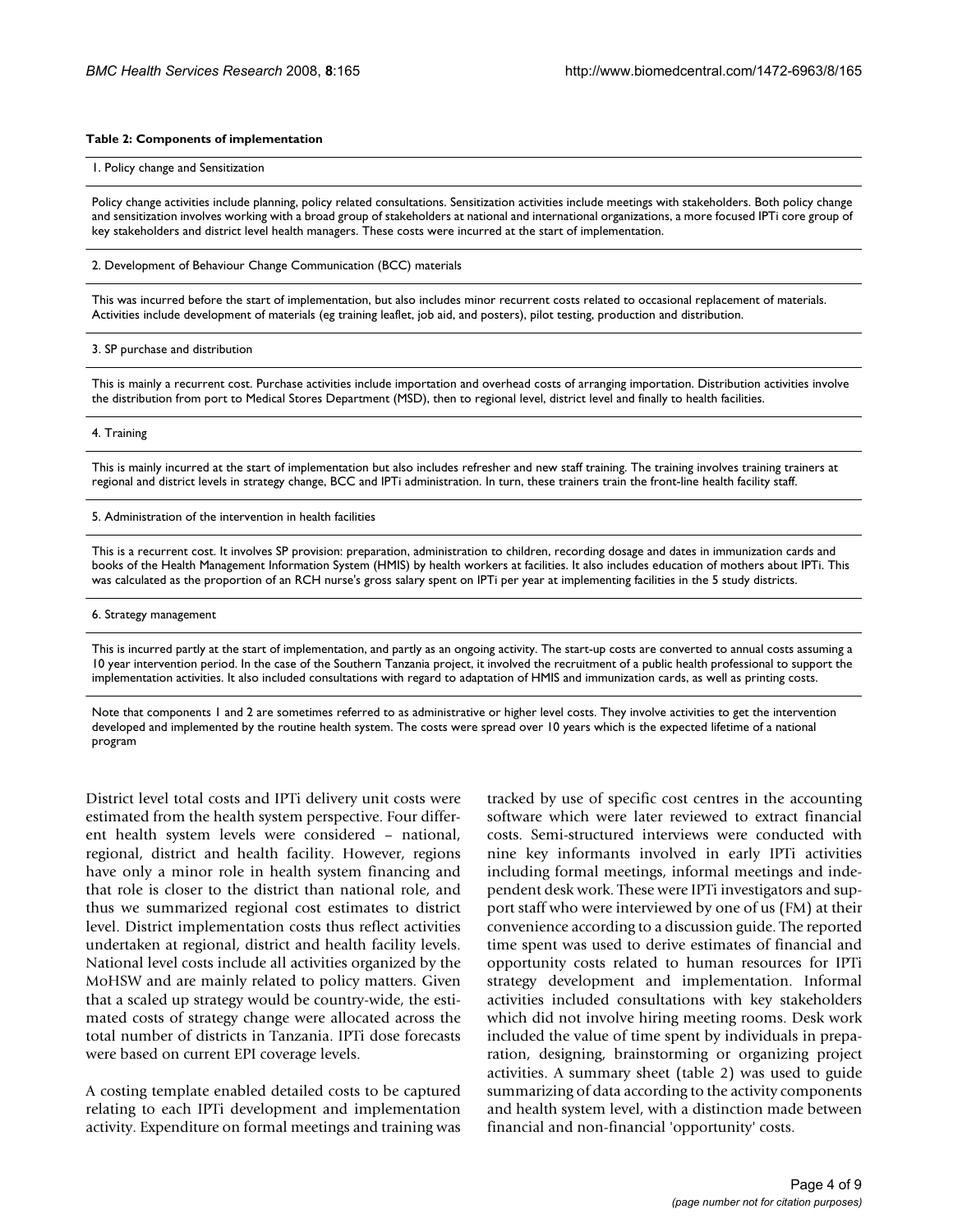Opportunity costs were those that were diverted from other uses or were not fully employed and therefore using up slack (inefficiencies) in the system. Financial costs were those that involved direct budgetary impacts – in other words, financial payments. This cost classification was important with regard to using our estimates in other settings, as health systems financing and configuration differ widely across sub-Saharan Africa. Whereas in one setting the health system might have in-house expertise at the Ministry of Health, others might need external expertise – with a need for additional financial resources. The total cost, which is the estimated economic cost, is the sum of financial costs and non-financial (opportunity) costs. Cost classification was based on how related activities are usually done, and how they are valued, under a MoHSW-led program. There were no fixed assets purchased specifically for IPTi, but we accounted for hired fixed assets under transport and buildings. The costing estimates reflect a one year time frame.

# *Ethical clearance*

This study received ethical approval from the institutional review boards of the Ifakara Health Research and Development Centre, the National Tanzania Medical Research Co-coordinating Committee, the Tanzania Commission for Science and Technology, and the London School of Hygiene and Tropical Medicine. During field work, information sheets about the study in Swahili were distributed, explaining why it was being carried out, by whom, and what it would involve. Verbal informed consent was obtained from all study participants and confidentiality was assured.

# *Sensitivity analysis*

This costing study started at the beginning of the main IPTi project in 2004 and was completed in 2007. Excel spreadsheets were used to conduct sensitivity analyses on key variables that were susceptible to change over time or in different settings. These include EPI coverage, SP brand, inclusion of community sensitization (differentiating the intervention delivery by researchers and that by MoHSW), and changes in human resource cost due to recent increases in per diem rates and salaries for health staff in Tanzania.

# **Results**

The costs per district of developing the IPTi strategy and of implementation for the first year, are summarized in additional file 1. This total cost is broken down into the apportioned cost per district of national level activities and the cost per district of activities at district level or below. Costs were split into personnel, transport and materials and buildings.

The single largest expenditure was for training which cost US\$7,392 per district, 51% of the total start-up and year one costs. There was no incremental financial expenditure needed to deliver the intervention in health facilities as available health workers performed the activities without working overtime. The other major intervention related cost was for drug purchase and distribution, some US\$3,538 per district (24%). National development related costs were relatively modest when shared amongst the districts; Behaviour Change Communication (BCC) cost US\$175 per district (1.2%). Simulated policy change and sensitization was US\$56 per district (0.4%) and management and monitoring cost US\$309 (2%) per district.

In terms of cost category, personnel costs amounted to US\$6,693 (46% of the total cost), mainly for training (US\$4,285) and sensitization (US\$1,549). Of the total personnel cost, US\$3,746 (56%) was incremental financial expenditure. The cost of transport was US\$3,949 (27% of the total cost), again mainly for training (US\$2,746) and sensitization (US\$984). Materials and building costs accounted for US\$3,944 (27% of the total costs).

Overall, approximately 28% of the costs per district were for national level activities and the rest were costs per district of activities at district level or below.

The unit costs are presented in Table 3. The total cost per IPTi dose delivered was estimated at 23 US cents, of which 18 US cents (78%) was financial expenditure and 5 US cents (22%) was opportunity cost.

Table 4 summarizes the estimated financial start-up and annual running costs of IPTi, first at national level, second for a single decentralized district, and third to scale up to the123 districts in the whole country. At national level, the start-up cost was estimated at US\$36,363 involving development of the strategy including BCC materials, stakeholders meetings and consultations. The annual running cost at national level for intervention management and monitoring and SP drug purchase was estimated at US\$459,096. The start-up cost was US\$7,885 per district, mainly for training of front-line health staff, with an annual running cost of US\$170 per district largely for the printing of BCC materials. Overall US\$1,006,278 would be required to develop the IPTi strategy and implement it in the whole country with an additional US\$480,006 required to run the intervention across the country for a year.

#### *Sensitivity analysis*

Table 5 shows the results of sensitivity analyses testing the impact of varying key inputs on the economic costs in the program. Normally under large scale MoHSW-run pro-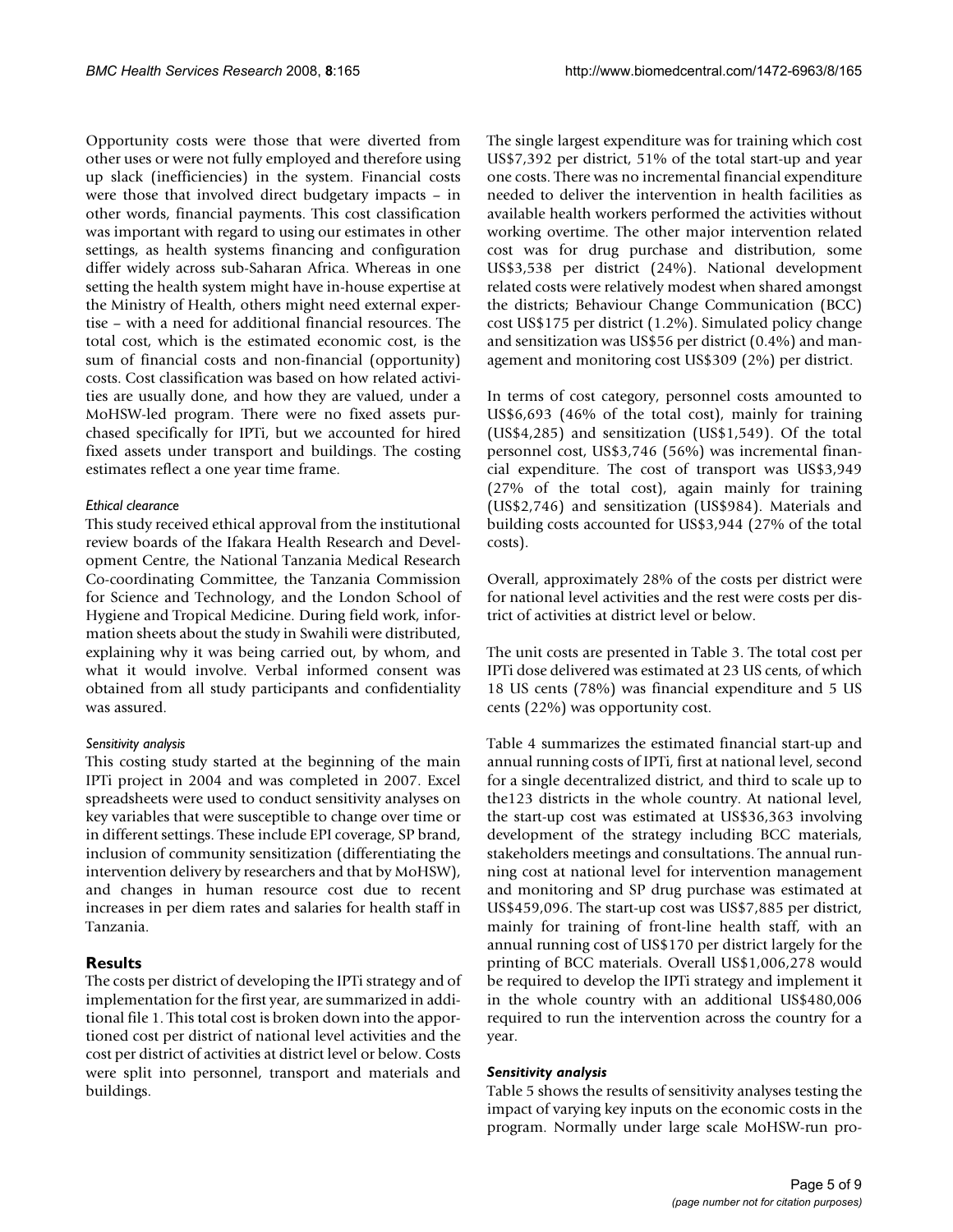| <b>Activity component</b>                           | <b>Health</b><br>system<br>level | <b>Financial</b><br>costs | Opportunity<br>costs | <b>Total costs</b> |
|-----------------------------------------------------|----------------------------------|---------------------------|----------------------|--------------------|
| Policy change                                       | National                         | 0.01                      | 0.02                 | 0.03               |
| Sensitization                                       | District                         | 0.76                      | 1.12                 | 1.88               |
| <b>BCC</b>                                          | National                         | 0.03                      | 0.05                 | 0.08               |
| SP purchase and distribution                        | National                         | 12.56                     | 0.26                 | 12.82              |
| Training                                            | District                         | 3.06                      | 2.30                 | 5.36               |
| Administration of intervention in health facilities | District                         | 0.00                      | 1.25                 | 1.25               |
| Strategy management                                 | National                         | 0.65                      | 0.10                 | 0.75               |
|                                                     | <b>District</b>                  | 0.62                      | 0.00                 | 0.62               |
| Sub-Total                                           | <b>National</b>                  | 13.25                     | 0.43                 | 13.68              |
|                                                     | <b>District</b>                  | 4.44                      | 4.67                 | 9.11               |
| <b>Overall total</b>                                |                                  | 17.68                     | 5.11                 | 22.79              |

**Table 3: Estimated unit cost of IPTi per dose delivered. Figures are United States cents, year 2005 (Tsh1205 = US\$1)**

grams, community sensitization is not included, especially for introducing a new intervention into the EPI program. But since the intervention was implemented through a research programme, it was necessary to introduce researchers through meetings with district health management teams, district heads of departments and community representatives (councilors). These sensitization activities had some impact on the economic cost, with an increase of 8%.

The change in human resource remuneration following a salary increase of 50% for health ministry staff between 2004 and 2006 led to a 17% increase in economic costs per dose delivered. Reducing the intervention coverage from 94% (as reported in the 2006 EPI report[23]) to 71%(as reported by the Demographic and Health Survey 2005 [24]) led to a 32% increase in costs per dose delivered due to the spreading fixed national and district costs among fewer IPTi recipients. The use of locally manufactured SP had a major impact on unit costs, with unit cost per dose delivered reduced by 42% from 23 to 13 US cents, most of which was a saving in financial expenditure. Finally, the most likely scenario of using generic drug, increasing salaries, excluding sensitization and lower EPI coverage increased economic cost by 21%.

# **Discussion**

This paper has presented the total costs of developing and implementing a strategy for the delivery of IPTi. The information is based on the actual costs incurred in the development of an IPTi strategy in conjunction with national authorities and implementation by district health teams. This approach has the advantage of making very few assumptions as costs were tracked in the course of actual implementation. The results should nevertheless be interpreted with caution. The study activities were undertaken by researchers, and although an attempt was made to exclude irrelevant research costs, it is possible that the researchers influenced programme costs in comparison to government-led implementation. However, we are confident that the cost tracking system was detailed enough to ensure that those costs that were likely to be incurred under normal programme conditions were identified and quantified and the sensitivity analysis modeled the effect of the research team on IPTi costs.

**Table 4: Summary of estimated financial costs for a national IPTi program in Tanzania: start-up and annual implementation.** 

| Level                             | Start-up costs<br>(US\$ in 2005) | <b>Running cost</b><br>(US\$ in 2005) | Cost of IPTi strategy<br>development & first<br>year implementation<br>(US\$ in 2005) |
|-----------------------------------|----------------------------------|---------------------------------------|---------------------------------------------------------------------------------------|
| Cost at National level            | 36,363                           | 459,096                               | 69,092                                                                                |
| Cost per district                 | 7.885                            | 170                                   | 11,522                                                                                |
| Sub-total for 123 districts       | 969,915                          | 20,910                                | 1,417,192                                                                             |
| Total for national implementation | 1,006,278                        | 480,006                               | 1,486,284                                                                             |

Figures are United States dollars, year 2005 (Tsh.1205 = US\$1)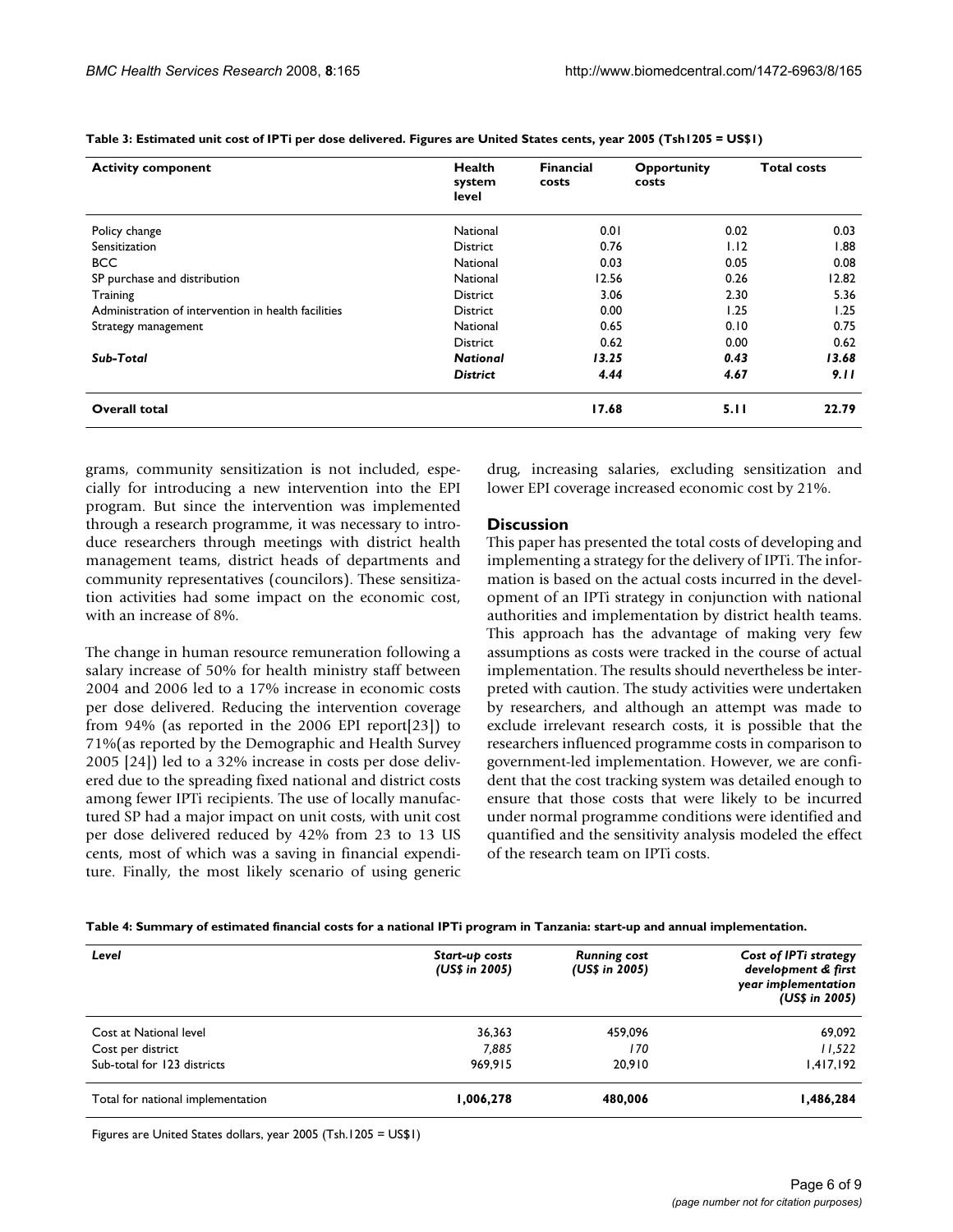| <b>Variables</b>                                                                        | Financial | Opportunity | Economic cost (Total) |
|-----------------------------------------------------------------------------------------|-----------|-------------|-----------------------|
| Base case results                                                                       | 17.68     | 5.II        | 22.79                 |
| Low EPI coverage (71% nationwide)                                                       | 23.41     | 6.76        | 30.18                 |
| Exclude sensitization at community level                                                | 16.92     | 4.00        | 20.9                  |
| Use of local brand SP Drug                                                              | 8.44      | 4.85        | 13.29                 |
| Increase in salaries and per diem                                                       | 20.97     | 5.74        | 26.71                 |
| Using generic drug, increasing salaries, excluding sensitization and lower EPI coverage | 22.40     | 5.28        | 27.68                 |

**Table 5: Results of sensitivity analysis on the economic cost per IPTi dose delivered. Figures are United States cents, year 2005 (Tsh1205 = US\$1)**

The cost findings of the key components were consistent with costing studies of other interventions, although different methodologies were used and different types of costs presented. For example, as shown by Mulligan and colleagues (2006)[10], we found that policy related costs are mainly incurred at national level and that training accounts for a significant proportion of the total cost at district level. Other studies have reported that national level costs for administration and material purchase can constitute a considerable proportion of scale-up costs in the short term [9] and their inclusion increases overall intervention costs. It is therefore important to consider costs of administration when estimating resource requirements for health intervention scale-up.

The unit cost per dose delivered is very low compared with other interventions such as Insecticides Treated Nets (ITNs) or Indoor Residual Spraying(IRS)[25,26]. In this study the cost per IPTi-year of protection (3 doses) was US 69 Cents while the cost per net-year of protection ranged from US\$1.43 to US\$6.05 and the cost per IRS-year of protection ranges from US\$3.27 to 3.90[27]. However, caution is needed in making a direct comparison as the efficacy of various interventions differs and the costing studies used different methodologies. The present study, however, was inclusive in the costs identified and measured, and hence conclusions on the low unit cost of IPTi relative to unit costs of other malaria control interventions are likely to be robust.

Delivery of the intervention at facilities involved no financial resources because excess system capacity was utilized. In effect the intervention boosted efficiency of resource use, while it did not appear to add undue strain to the health system, according to a time and motion study conducted on vaccinating staff in the IPTi study area[28]. Interestingly, IPTi required very few marginal resources even when administration costs were included. To establish and implement the IPTi strategy would require 0.4% of the total health sector budget for 2004/5. Furthermore, only 1% of a typical district budget would be required to develop and run the IPTi intervention in its first year. This might be affordable given the increased global resources to fight HIV, TB and malaria [http://www.theglobal](http://www.theglobalfund.org) [fund.org](http://www.theglobalfund.org).

The cost of IPTi implementation is likely to vary between countries but the estimates in this paper provide an order of magnitude of the resources required to initiate and maintain implementation of IPTi in most sub-Saharan African settings, especially those with high EPI coverage of 80 per cent or more [http://www.unicef.org/immuniza](http://www.unicef.org/immunization/index_coverage.html) [tion/index\\_coverage.html](http://www.unicef.org/immunization/index_coverage.html). Costs vary between settings and change over time, such as the level of staff remuneration, travel expenses and drug costs. What has been presented provides a starting point that could be considered in the light of available system resources and feed into rational decision making.

Scaling-up health interventions is essential if the millennium development goal for child mortality (target 4) is to be met. Strengthening of health system components – human resources, planning capacity, financing and service delivery – is one response to alleviate challenges to move forward to scale-up interventions. Cost data have been presented in a synthesized manner to facilitate utilization by users[29]. The distinction between financial and economic perspectives has implications for health system resource allocation to achieve greater efficiency. The financial cost has a direct influence on budgetary actions and the economic perspective is useful when considering efficient allocation and re-allocation of resources, especially those already available and paid for by the health system. These different cost categories were presented to support interpretation of total costs and eventual use of the information by decision makers. The measurement of full costs and the distinction between cost categories is important because, although some costs might not require budget expenditure in one setting, they might do in another setting due to variation between health systems.

# **Conclusion**

Actual country-specific data is useful to indicate orders of magnitude of resource requirements and should facilitate rational decision making. The incremental financial and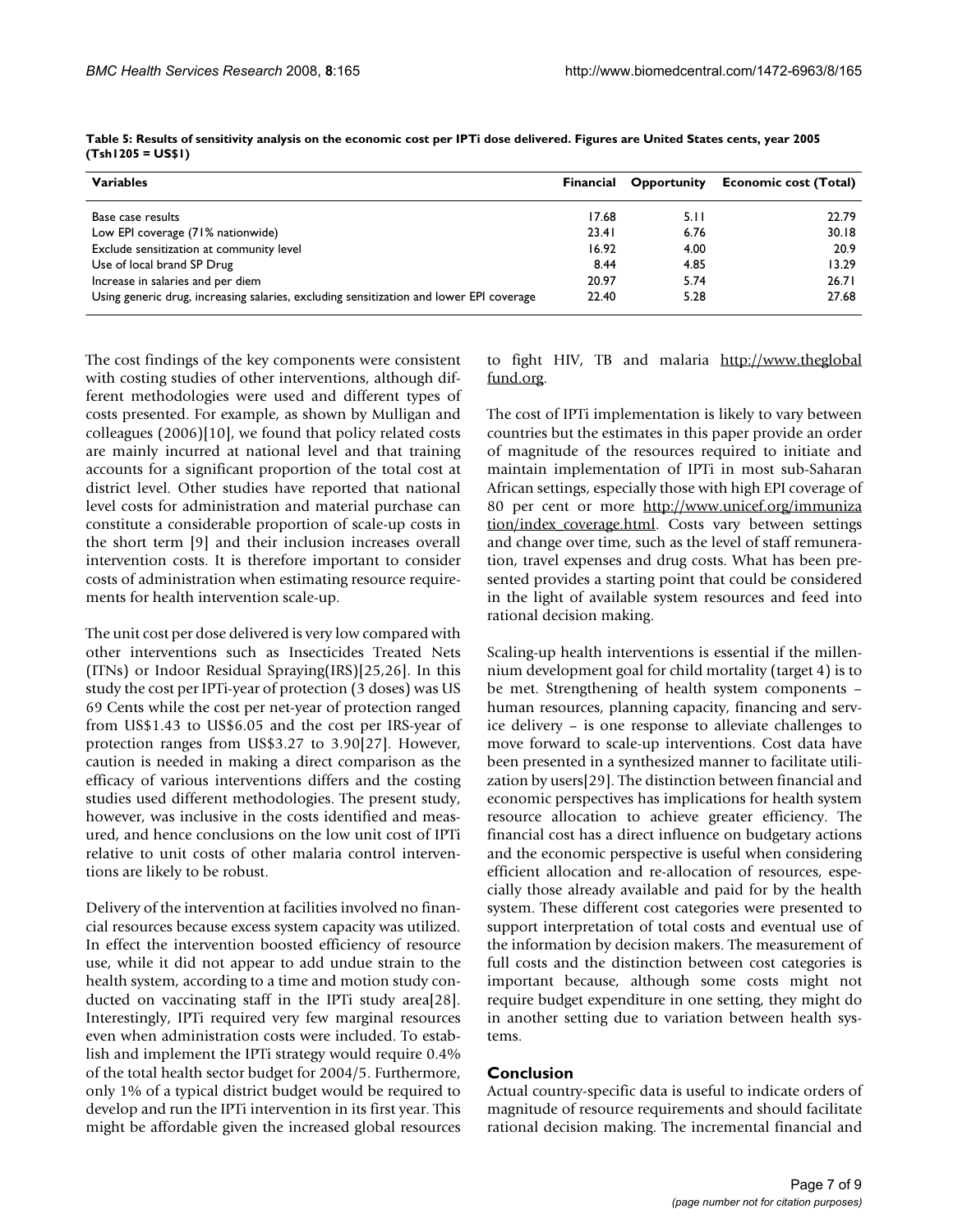opportunity costs needed to initiate and implement IPTi at national scale show that the intervention is generally affordable within the budget constraints of Ministries of Health of sub-Saharan African countries with high EPI coverage.

# **Abbreviations**

CHMT: Council Health Management Teams; MoHSW: Ministry of Health and Social Welfare; DPT: Diphtheria Pertussis Tetanus; EPI: Expanded Programme on Immunization; IPTi: Intermittent Preventive Treatment in infants; MCH: Maternal and Child Health.

# **Competing interests**

The authors declare that they have no competing interests.

# **Authors' contributions**

FM conceived the idea and participated in the design of the study, conducted the analysis and writing the manuscript. GH participated in the design of the study, provided technical support and contributed to the manuscript preparation. JS participated in conceiving the idea, study design and writing and interpretation. PA, HM, MT provided technical support. DS participated in the design of the study, coordinated the study, data analysis and interpretation. All authors read, commented on and approved the manuscript.

# **Additional material**

# **Additional File 1**

*Additional table 1: Estimated resources cost for IPTi strategy development and first year implementation per district as part of a national program. Figures are United States dollars, year 2005 (Tsh1205 = US\$1)* Click here for file

[\[http://www.biomedcentral.com/content/supplementary/1472-](http://www.biomedcentral.com/content/supplementary/1472-6963-8-165-S1.doc) 6963-8-165-S1.doc]

# **Acknowledgements**

We thank the District Health Management Teams of Lindi Rural, Nachingwea, Ruangwa, Newala and Tandahimba, and Regional Medical officers of Lindi and Mtwara. Also we thank all IPTi staff for their support – Yuna Hamisi, Mwifadhi Mrisho, Adiel Mushi, Shekha Nasser, Adelene Herman, Kizito Shirima and Stella Magambo. Finally we thank Lesong Conteh of Swiss Tropical Institute and Paul Smithson of Ifakara Health Research and Development Centre for their valuable comments. The study received funding from the Bill and Melinda Gates Foundation through the Intermittent Preventive Treatment of malaria in infants (IPTi) Consortium.

#### **References**

- 1. United Nations Statistics Division: **The Millenium Development Goals Report. New York.** 2006.
- 2. Jones G, Steketee RW, Black RE, Bhutta ZA, Morris SS: **[How many](http://www.ncbi.nlm.nih.gov/entrez/query.fcgi?cmd=Retrieve&db=PubMed&dopt=Abstract&list_uids=12853204) [child deaths can we prevent this year?](http://www.ncbi.nlm.nih.gov/entrez/query.fcgi?cmd=Retrieve&db=PubMed&dopt=Abstract&list_uids=12853204)** *Lancet* 2003, **362(9377):**65-71.
- 3. Hutubessy RC, Baltussen RM, Torres-Edejer TT, Evans DB: **[Gener](http://www.ncbi.nlm.nih.gov/entrez/query.fcgi?cmd=Retrieve&db=PubMed&dopt=Abstract&list_uids=14619255)[alised cost-effectiveness analysis: an aid to decision making](http://www.ncbi.nlm.nih.gov/entrez/query.fcgi?cmd=Retrieve&db=PubMed&dopt=Abstract&list_uids=14619255) [in health.](http://www.ncbi.nlm.nih.gov/entrez/query.fcgi?cmd=Retrieve&db=PubMed&dopt=Abstract&list_uids=14619255)** *Appl Health Econ Health Policy* 2002, **1(2):**89-95.
- 4. Hutton G, Tediosi F: **[The costs of introducing a malaria vaccine](http://www.ncbi.nlm.nih.gov/entrez/query.fcgi?cmd=Retrieve&db=PubMed&dopt=Abstract&list_uids=16931823) [through the expanded program on immunization in Tanza](http://www.ncbi.nlm.nih.gov/entrez/query.fcgi?cmd=Retrieve&db=PubMed&dopt=Abstract&list_uids=16931823)[nia.](http://www.ncbi.nlm.nih.gov/entrez/query.fcgi?cmd=Retrieve&db=PubMed&dopt=Abstract&list_uids=16931823)** *Am J Trop Med Hyg* 2006, **75(2 Suppl):**119-130.
- 5. Goodman CA, Coleman PG, Mills AJ: **[Cost-effectiveness of](http://www.ncbi.nlm.nih.gov/entrez/query.fcgi?cmd=Retrieve&db=PubMed&dopt=Abstract&list_uids=10437867)** [malaria control in sub-Saharan Africa.](http://www.ncbi.nlm.nih.gov/entrez/query.fcgi?cmd=Retrieve&db=PubMed&dopt=Abstract&list_uids=10437867) **354(9176):**378-385.
- 6. Goodman CA, Coleman PG, Mills AJ: **[The cost-effectiveness of](http://www.ncbi.nlm.nih.gov/entrez/query.fcgi?cmd=Retrieve&db=PubMed&dopt=Abstract&list_uids=11425177) [antenatal malaria prevention in sub-Saharan Africa.](http://www.ncbi.nlm.nih.gov/entrez/query.fcgi?cmd=Retrieve&db=PubMed&dopt=Abstract&list_uids=11425177)** *Am J Trop Med Hyg* 2001, **64(1-2 Suppl):**45-56.
- 7. Goodman CA, Mutemi WM, Baya EK, Willetts A, Marsh V: **The costeffectiveness of improving malaria home management: shopkeeper training in rural Kenya.** *Health policy and planning* 2006, **21(4):**275-288.
- 8. Morel CM, Lauer JA, Evans DB: **[Cost effectiveness analysis of](http://www.ncbi.nlm.nih.gov/entrez/query.fcgi?cmd=Retrieve&db=PubMed&dopt=Abstract&list_uids=16282381) [strategies to combat malaria in developing countries.](http://www.ncbi.nlm.nih.gov/entrez/query.fcgi?cmd=Retrieve&db=PubMed&dopt=Abstract&list_uids=16282381)** *BMJ (Clinical research ed* 2005, **331(7528):**1299.
- 9. Johns B, Baltussen R, Hutubessy R: **[Programme costs in the eco](http://www.ncbi.nlm.nih.gov/entrez/query.fcgi?cmd=Retrieve&db=PubMed&dopt=Abstract&list_uids=12773220)[nomic evaluation of health interventions.](http://www.ncbi.nlm.nih.gov/entrez/query.fcgi?cmd=Retrieve&db=PubMed&dopt=Abstract&list_uids=12773220)** *Cost Eff Resour Alloc* 2003, **1(1):**1.
- 10. Mulligan JA, Mandike R, Palmer N, Williams H, Abdulla S, Bloland P, Mills A: **[The costs of changing national policy: lessons from](http://www.ncbi.nlm.nih.gov/entrez/query.fcgi?cmd=Retrieve&db=PubMed&dopt=Abstract&list_uids=16553928) [malaria treatment policy guidelines in Tanzania.](http://www.ncbi.nlm.nih.gov/entrez/query.fcgi?cmd=Retrieve&db=PubMed&dopt=Abstract&list_uids=16553928)** *Trop Med Int Health* 2006, **11(4):**452-461.
- 11. Abdulla S, Goodman C, Coleman P, Mubyazi G, Kikumbih N, Okorosobo T: **The Costs, Effects and Cost-Effectiveness of Changing the First-Line Drug for the Treatment of Malaria in Tanzania.** *London: Malaria Consortium* 2000 [[http://www.malari](http://www.malariaconsortium.org) [aconsortium.org](http://www.malariaconsortium.org)].
- 12. Chandramohan D, Owusu-Agyei S, Carneiro I, Awine T, Amponsa-Achiano K, Mensah N, Jaffar S, Baiden R, Hodgson A, Binka F, Greenwood B: **[Cluster randomised trial of intermittent preventive](http://www.ncbi.nlm.nih.gov/entrez/query.fcgi?cmd=Retrieve&db=PubMed&dopt=Abstract&list_uids=16195288) [treatment for malaria in infants in area of high, seasonal](http://www.ncbi.nlm.nih.gov/entrez/query.fcgi?cmd=Retrieve&db=PubMed&dopt=Abstract&list_uids=16195288) [transmission in Ghana.](http://www.ncbi.nlm.nih.gov/entrez/query.fcgi?cmd=Retrieve&db=PubMed&dopt=Abstract&list_uids=16195288)** *BMJ (Clinical research ed* 2005, **331(7519):**727-733.
- 13. Macete E, Aide P, Aponte JJ, Sanz S, Mandomando I, Espasa M, Sigauque B, Dobano C, Mabunda S, Dgedge M, Alonso P, Menendez C: **[Intermittent preventive treatment for malaria control](http://www.ncbi.nlm.nih.gov/entrez/query.fcgi?cmd=Retrieve&db=PubMed&dopt=Abstract&list_uids=16826474) administered at the time of routine vaccinations in mozam[bican infants: a randomized, placebo-controlled trial.](http://www.ncbi.nlm.nih.gov/entrez/query.fcgi?cmd=Retrieve&db=PubMed&dopt=Abstract&list_uids=16826474)** *The Journal of infectious diseases* 2006, **194(3):**276-285.
- 14. Massaga JJ, Kitua AY, Lemnge MM, Akida JA, Malle LN, Ronn AM, Theander TG, Bygbjerg IC: **[Effect of intermittent treatment with](http://www.ncbi.nlm.nih.gov/entrez/query.fcgi?cmd=Retrieve&db=PubMed&dopt=Abstract&list_uids=12788572) [amodiaquine on anaemia and malarial fevers in infants in](http://www.ncbi.nlm.nih.gov/entrez/query.fcgi?cmd=Retrieve&db=PubMed&dopt=Abstract&list_uids=12788572) [Tanzania: a randomised placebo-controlled trial.](http://www.ncbi.nlm.nih.gov/entrez/query.fcgi?cmd=Retrieve&db=PubMed&dopt=Abstract&list_uids=12788572)** *Lancet* 2003, **361(9372):**1853-1860.
- 15. Schellenberg D, Menendez C, Kahigwa E, Aponte J, Vidal J, Tanner M, Mshinda H, Alonso P: **[Intermittent treatment for malaria and](http://www.ncbi.nlm.nih.gov/entrez/query.fcgi?cmd=Retrieve&db=PubMed&dopt=Abstract&list_uids=11377597) [anaemia control at time of routine vaccinations in Tanza](http://www.ncbi.nlm.nih.gov/entrez/query.fcgi?cmd=Retrieve&db=PubMed&dopt=Abstract&list_uids=11377597)[nian infants: a randomised, placebo-controlled trial.](http://www.ncbi.nlm.nih.gov/entrez/query.fcgi?cmd=Retrieve&db=PubMed&dopt=Abstract&list_uids=11377597)** *Lancet* 2001, **357(9267):**1471-1477.
- 16. IOM ( Institute of Medicine ): **Assessment of the role of intermittent preventive treatment for malaria in infants: Letter report. Washington , DC : The National Academies Press.** 2008.
- 17. Ministry of Health. Tanzania: **National Health Accounts.** 2001 [<http://www.afro.who.int/dsd/nha/country-nha/tanzania-nha.pdf>].
- 18. United Republic of Tanzania. Ministry of health: **Health sector PER update FY06. Final Report.** 2006 [[http://www.who.int/nha/docs/](http://www.who.int/nha/docs/en/Tanzania_NHA_report_english.pdf) [en/Tanzania\\_NHA\\_report\\_english.pdf\]](http://www.who.int/nha/docs/en/Tanzania_NHA_report_english.pdf).
- 19. United Republic of Tanzania. Joint Ministry of Health and Presidents office Regional Administration and Local Government. Health Basket and Health Block Grant: **Guideline for the Disbursement of** Funds, Preparation of Comprehensive Council Health Plans.<br>March, 2004. 2004 [http://www.districthealthservice.com/cms/ 2004 [\[http://www.districthealthservice.com/cms/](http://www.districthealthservice.com/cms/upload/policies_17_9095.pdf) viarch, 2004. 2004 <u>Inte</u><br>upload/policies 17 9095.pdfl.
- 20. Schellenberg JA, Mrisho M, Manzi F, Shirima K, Mbuya K, Mushi A, Ketende SC, Alonso A, Mshinda H, Tanner M, Schellenberg D: **[Health and survival of young children in southern Tanzania.](http://www.ncbi.nlm.nih.gov/entrez/query.fcgi?cmd=Retrieve&db=PubMed&dopt=Abstract&list_uids=18522737)** *BMC Public Health* 2008, **8:**194.
- 21. Mturi AJ, Hinde PR: **[Recent demographic change in Tanzania:](http://www.ncbi.nlm.nih.gov/entrez/query.fcgi?cmd=Retrieve&db=PubMed&dopt=Abstract&list_uids=12319909) [causes, consequences and future prospects.](http://www.ncbi.nlm.nih.gov/entrez/query.fcgi?cmd=Retrieve&db=PubMed&dopt=Abstract&list_uids=12319909)** *Journal of international development* 1995, **7(1):**117-134.